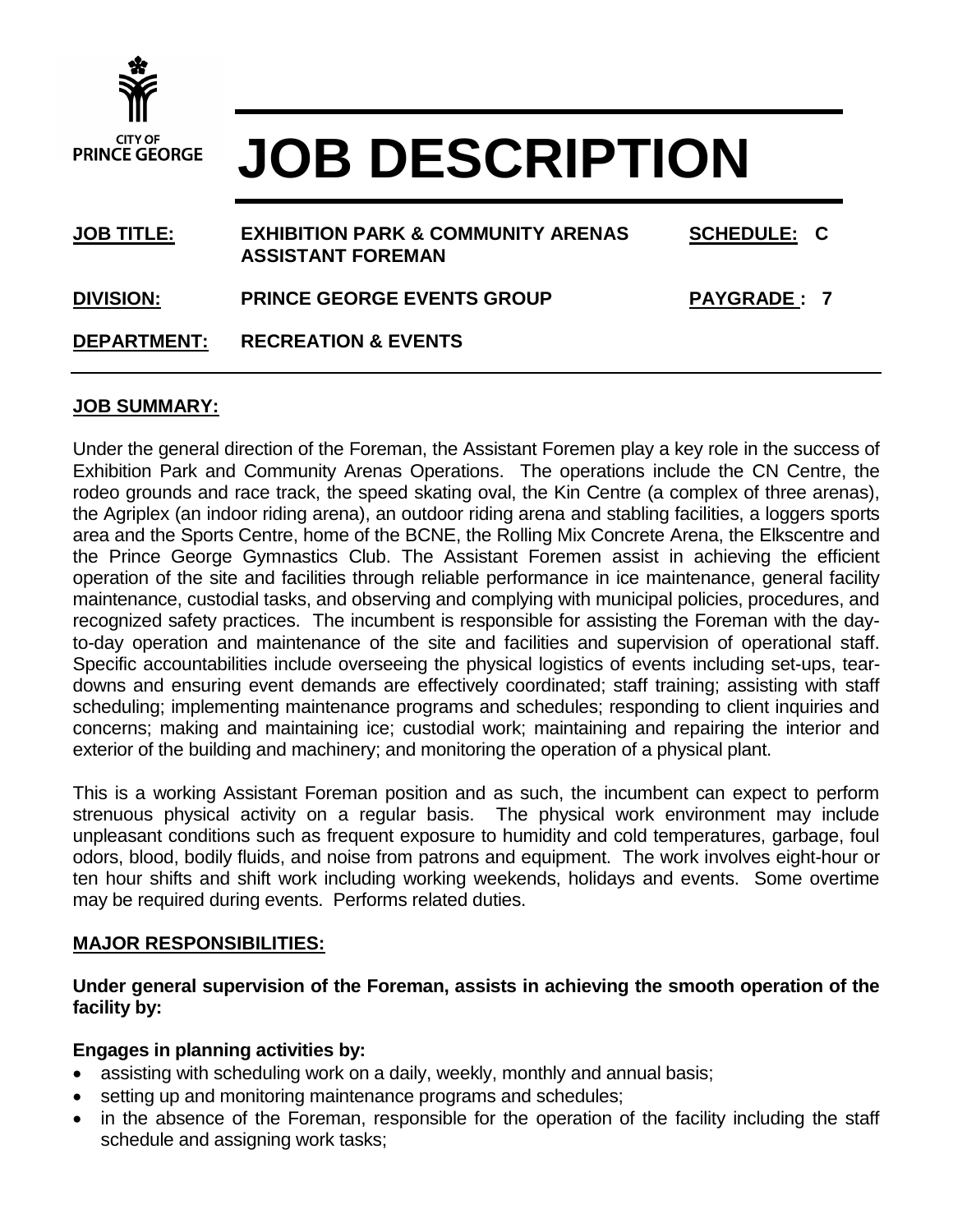- working in conjunction with the Foreman to develop and implement short-range and long-term priorities;
- planning and coordinating equipment needs for the area;
- preparing and implementing a variety of work plans; and
- assisting in developing and documenting recommendations for improved customer service, work efficiencies, policies and procedures.

# **Ensures client needs are met by:**

- providing operational expertise and offering solutions to a wide range of event-related and other client issues;
- assisting with developing and documenting conversion and event plans;
- overseeing and participating in the set-up and tear-down of equipment and supplies, in accordance with event specifications;
- providing technical services support including in-house sound system;
- performing routine maintenance tasks, minor repairs, and custodial activities as required;
- interacting with clients and answering questions about facility operations;
- making periodic checks during events of environmental comfort, adequacy of equipment, supplies and other requirements;
- responding to client requests for changes to set-ups, etc., and understanding the impact these changes have on costs, other users, and other staff; and
- dealing tactfully and firmly with individuals and groups to ensure the observance of facility policies.

# **Oversees the day-to-day operation of the Site by:**

- cooperating with other City staff and external service providers to ensure that repairs and required maintenance are completed satisfactorily and within appropriate timeframes;
- performing cleaning and maintenance tasks, as required;
- attending user functions within the facility, as determined by the foreman or supervisor;
- responding to customer's operational and other concerns or requirements;
- monitoring and maintaining the security of the facility;
- ensuring all building systems are operational and functioning properly, and taking timely and appropriate corrective action wherever necessary;
- coordinating the installation of ice including ice logos;
- assisting with ice maintenance to ensure a high quality ice surface;
- monitoring the operation of the refrigeration plant including adding oil, ammonia and other chemicals, draining oil, changing filters and adjusting settings as required;
- coordinating evacuation of buildings, including traffic and crowd control in the absence of the Supervisor or Foreman;
- facilitating and delivering the safety site orientation with contractors in the absence of the Foreman.
- monitoring check in / check out of all contractors;
- ensuring contractors work is performed to desired level of standard, within applicable acts, codes and regulations; and
- ensuring contractors are adhering to all WorkSafe and Safety Regulations.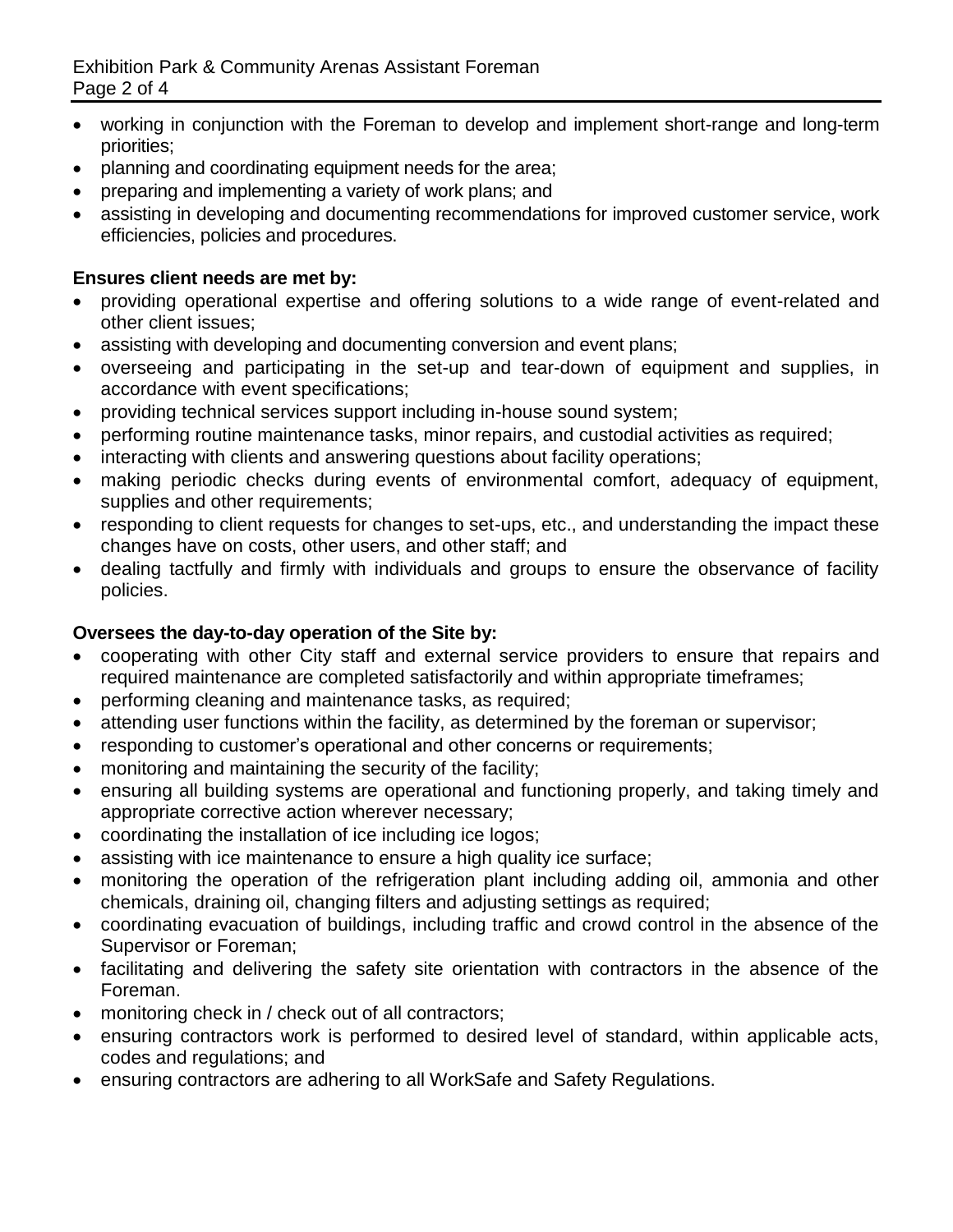## **Supervises operational staff by:**

- assisting with hiring, performance planning and reviews;
- orienting, coaching and providing leadership to staff;
- training and evaluating staff on cleaning and maintenance tasks, ice maintenance and monitoring of the building automation systems for the ice plant, HVAC, lighting and boilers;
- coordinating, assigning, directing and inspecting work;
- monitoring work flow and setting priorities;
- preparing, monitoring and amending work schedules for the facility's operational staff;
- ensuring that safe work practices are followed and rectifying any unsafe or potentially unsafe situations; and
- handling of all chemicals and corrosive substances and materials in a safe and efficient manner.

## **Performs administrative functions by:**

- assisting Foreman providing information and reports as requested;
- preparing a variety of reports concerning operational activities;
- requisitions materials and supplies and monitors same by divisional staff; and
- creating, preparing and maintaining computer-based spreadsheets and other documents for a variety of purposes.

## **Performs physical activities such as:**

- lifting and carrying objects weighing up to 50 lbs./23 kgs;
- walking, standing, lifting, carrying, and climbing stairs for long periods of time;
- operating machinery needed to perform custodial and maintenance tasks;
- using common hand –tools needed for routine maintenance and minor repairs to facility and building-system equipment; and
- climbing ladders and operating lift devices to work at heights.

## **QUALIFICATIONS:**

Education: Completion of Grade 12. A valid 5<sup>th</sup> Class Refrigeration Operators Certificate or higher certification from the Province of BC. A valid RFABC or equivalent Ice Makers Certificate/Training is considered an asset. A valid Forklift Operators Certificate.

**Experience:** A minimum of five years' experience in an ice arena/facility operation including the supervision of staff and day-to-day maintenance and cleaning. A minimum of five years operating and maintaining an ice resurfacer, making and maintaining artificial ice rinks, and operating and maintaining refrigeration equipment.

**Knowledge and Skills:** Considerable knowledge of the operation of a recreational facility. Demonstrated expertise regarding the maintenance and repair of the systems and equipment typically found in a recreation facility. Considerable knowledge and demonstrated ability to use and operate the tools and equipment in a safe and efficient manner. Thorough knowledge of the operation and maintenance of arena refrigeration and ice maintenance equipment. Ability to identify and troubleshoot a wide variety of mechanical problems. Ability to lead, train, supervise, evaluate and effectively utilize staff. Ability to interact professionally with a wide range of clients and to interpret and respond effectively to their needs. Considerable knowledge of occupational hazards, safety procedures and applicable safety legislation. Exceptional ability to self-motivate